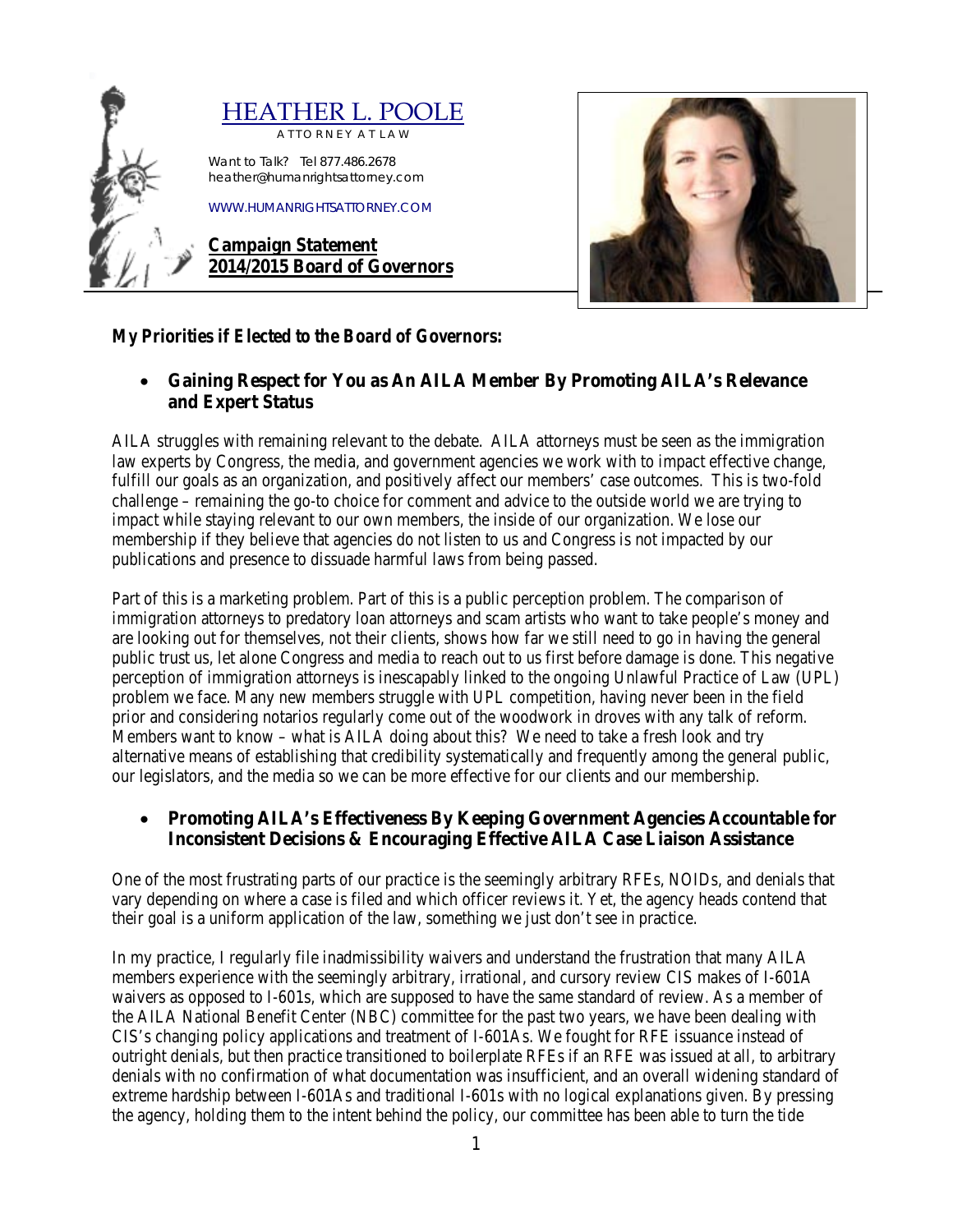against flat out denials without RFEs, a dramatic drop off in Reason to Believe Denials on I-601As, and our members now have a fighting chance to challenge and further document cases that don't sail through. But the fight is far from over and compromises, diplomacy, and examples & challenges from our members are what helps keep these agencies accountable . . . for now.

*Given this experience, while serving on the Board of Directors this past year, I proposed that keeping agencies accountable for inconsistent decisions needs to be an AILA priority, whether we're dealing with I-601As or H-1Bs that are killing small employers but sail through for many of the big guys. AILA has now made this priority part of our annual plan. I want to be on a board to make sure we follow through.* 

Similarly, liaison work on both the national and local level is crucial to getting through the red tape. As a chapter officer for the past four years and liaison on the national level, I have first-hand exposure to the national and local liaison systems. I know we can be better at it. If elected to the board, I will focus on identifying ways to improve the use of our national liaison inquiry system, other areas that liaison assistance should be expanded, and making local liaison assistance easy to find via Infonet.

## • **Promoting AILA Support For Impact at the Regional Level Where State Bills Threaten Immigration Practice**

AILA Needs to Have Impact at the State Level, Too, Especially When Chapters Cannot Afford Lobbyists to Fight Harmful Legislation That Moves Fast and wreaks havoc in its wake. As for staying relevant to Congress and the media and benefitting from warnings ahead of time of adverse legislation coming down the pipeline, capitalizing on the Congressional buddy program by again offering publications about what immigration attorneys do and differentiating us from notarios, is helpful



at the federal level. A liaison should be appointed to help chapters address harmful state legislation, prepare for committee hearings, and strategize on how to create a lasting impact when State and municipal laws are introduced that restrict and regulate immigration practice (including harmful DUI bills, post-conviction relief bills, and business and professional code laws that impact our ability to contract with clients).

As many chapters cannot afford a full time lobbyist, it falls on the chapters to stay relevant to their state and local legislators who are in power to create or stop laws that affect immigration practice in their state. The problem with Chapters as with any volunteer organization is the changing of chapter leadership and as a result, the cyclical nature of involvement and activism from one Executive Board term to the next.

*If elected to the Board, I would promote the creation of a national liaison or team in charge of monitoring state bills* to help deter the harm this transition period between one board and the next can create to immigration practice.

• **Encourging Expansion of Cost-Saving Benefits That Make Membership And In-Person Conference Attendance More Affordable and Encouraging Member Retention**

We Need to Reach the Needs of Members AILA Doesn't See and Stay Relevant and Valuable to Those Who Don't Attend AILA Events. A constant problem I have seen as an Executive Board member and national liaison is reaching the membership that we do not see, the membership that does not attend national, regional or local conferences or CLE events. We need to keep these members connected. AILA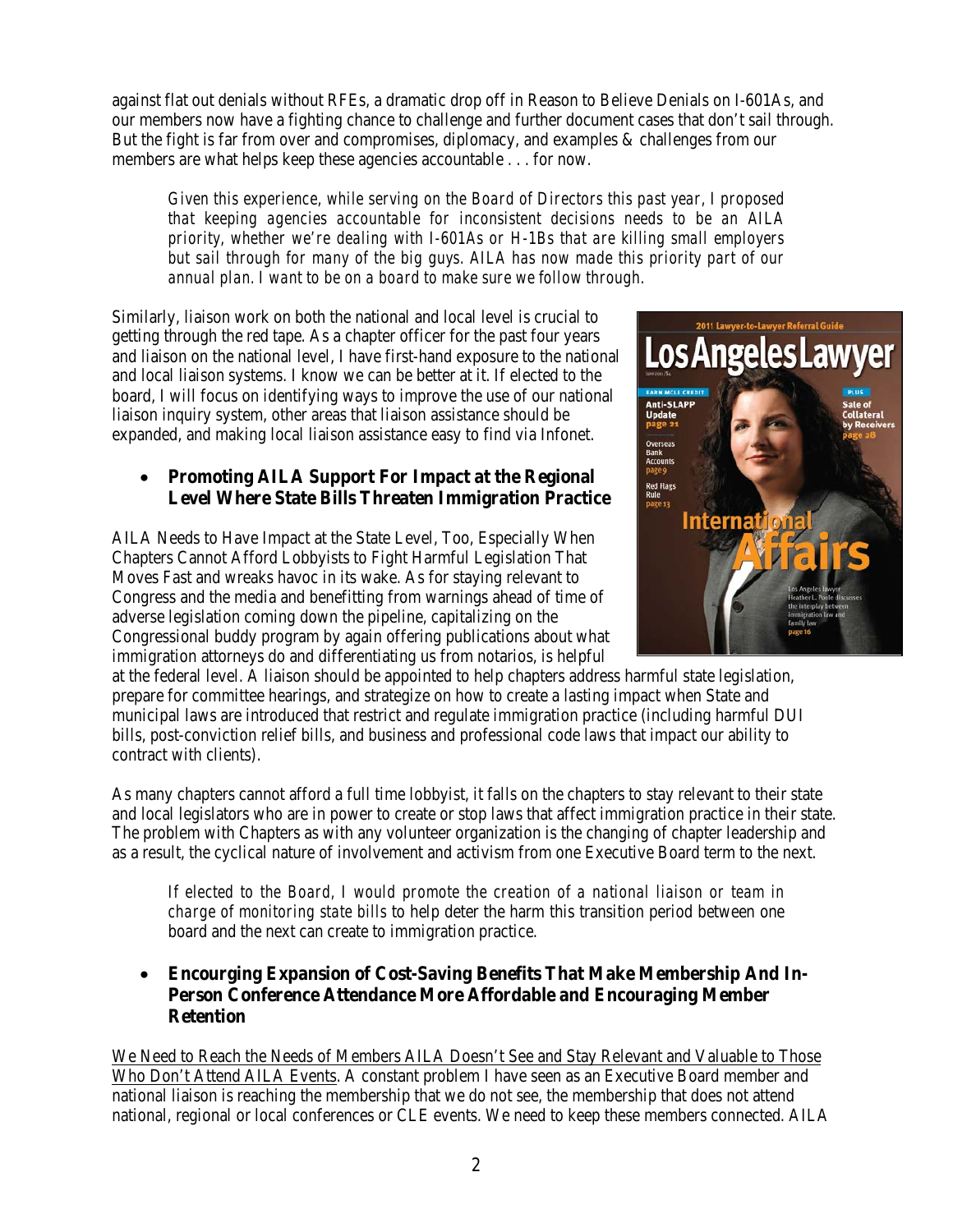national has made it easier for us by offering free podcasts to members and other free resources to keep our members in the loop.

But *consistent streaming and member purchases of previously streamed video feed of live CLE events would connect the members even further, which is just one of the changes I would encourage and work with AILA to implement if I was elected to the Board.*

AILA So Ca is in talks now with a national CLE provider that provides CLE streaming because after multiple

inquiries with AILA national, AILA has yet to have this service available to chapters and there is no planned implementation date. Just making this change could help retain and attract membership who can view live CLEs from



Teaching. *Basics of Immigration Law to ESL Students,* El Monte Adult School

the comfort of their desks and enhance the financial ability of chapters to donate more to AILA efforts such as Artesia and improve AILA's overall bottom line for splitting fees with the chapters.

The "Cost of Membership" Problem. We need alternative ways to enforce the value of membership. Agora, free podcasts and the myriad ways of delivery of CLE to a member are all helpful in enforcing this value. But in my years as liaison and Executive Board member with AILA, the most common complaint I hear is the cost of membership. I have brought this to the attention of the AILA Treasurer and AILA's Membership Director and have spoken at length about the history in restructuring dues and the problems presented when I was NMD Chair.

*If elected to the Board, I would promote alternative payment plans that expand our currently limited membership options for solos, new members, and small firms (who want to expand AILA membership to all of their associates but are otherwise financially burdened to do so all at once).* 

I have many ideas to expand current offerings that only AILA can provide including those that will help with the practice of running a firm such as the training of new associates, provide an all-in-one resource book combining many of AILA's existing publications to reach a broader audience (more bang for your buck),and more resources to save you time.



*I highly recommend hockey for stress relief after a tough day in court.*

Passing on the torch – Promoting New Leadership within AILA's national structure. Over 67% of AILA membership has been practicing less than 20 years. Members respect the knowledge and expertise of those members with over 20 years of experience as reflected in the attendance records at the annual national conference. However, for the sake of the organization's future, a growing gap in the governance and specifically, who the members see making decisions that affect all members cannot continue to widen. Members trust an organization made up of other members they "know, like and trust", much as our individual clients do. There must be a systematic plan put in place to ensure that the torch is passed and new blood recruited and mentored on a consistent, regular basis to keep this experience and age gap from widening so a disconnect does not occur between the governance and its perceived goals of the organization as opposed to the potential differing needs of the membership, itself (nearly 40% of which are considered New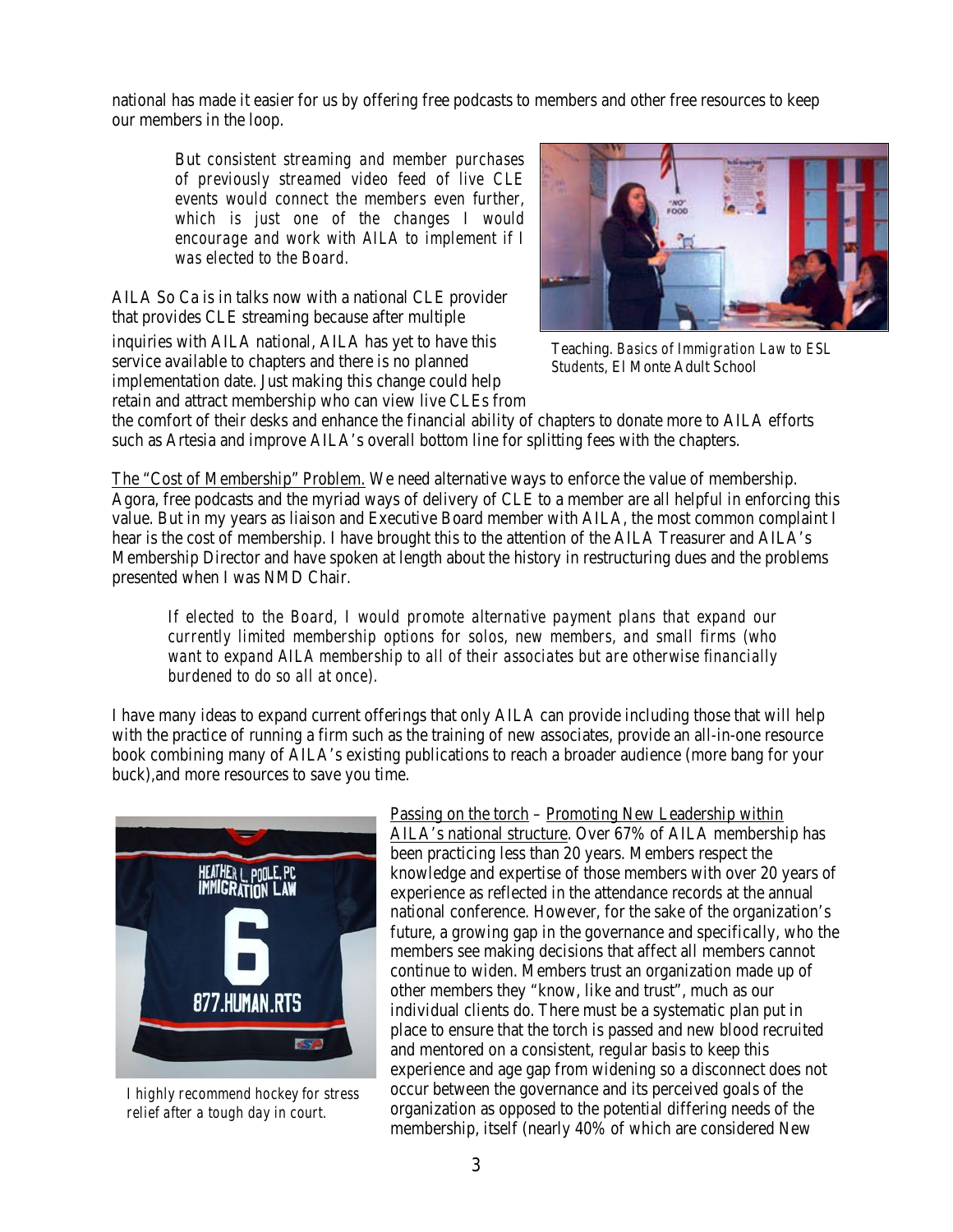Members, with less than 10 years of experience or under the age of 35).

AILA needs to rethink its plan of volunteer recruitment. Once a year recruitment for national volunteers and chapter volunteers and lobby day is not enough to retain and encourage leadership that we need to rely on to grow as an organization. How does one move from volunteering locally to nationally? Where is the roadmap if one doesn't serve already on a chapter executive board?

*If elected to the board, I would encourage development of a new roadmap of what is*  possible and the many ways one can be involved in AILA that is delivered more *systematically and regularly to all membership*, which would not only help in promoting and mentoring future leaders but would also likely increase retention of membership as AILA demonstrates to members that the organization cares about their vision, opinions, and wants their involvement.

## • **Promoting More Transparency in AILA Governance.**

Governance: AILA can better promote its governance in two ways. First, AILA has been under fire for lack of transparency in recent years.

*If elected to the Board, I would promote more access to Board meetings by AILA members. Members should be allowed to listen to Board meetings as they happen through a live telephonic feed.* 

This would not allow members to add comments at that time, to preserve Board efficiency, but it could have the side benefit of promoting a higher turnout at AILA elections and discussion between membership and BOG of issues critical to the membership.

We need to stay in touch with the membership and make sure we are representing their needs as they evolve.

*If elected to the Board, I would encourage Board members to host their* 

*own quarterly telephonic conference calls based on geographic areas to allow local members to call in with their concerns and issues on AILA governance and input on goal formation in AILA's annual plan, so we stay abreast of what common themes among membership are emerging on a timely basis*.



*Lobby Day 2012 with Pasadena, CA Representative Adam Schiff*

A disconnect between what BOG does and what the local member knows BOG does despite the Board minutes appearing on AILA's website (which many members won't take the time to read or look for). Board members, if assigned to particular geographic areas (and given access to the listservs or Chapter Chairs are instructed to disseminate email) could summarize major issues discussed at the board, remind membership of what issues are coming up, and alert to new developments. Save membership time!

# **Your Life in AILA Can be Better . . . With Heather***.*

• **I Can Identify With Your Practice Needs & Bring Those to the Board, Having Worked in Solo, Small Firm, and Medium Firm Practice Settings.**

My strengths as a leader for the BOG come first, from my experience with AILA, itself. I have seen AILA governance, programs, and opportunities presented from multiple vantage points - as a member at large, an Executive Board member in a large chapter, a local Chapter liaison and national liaison, local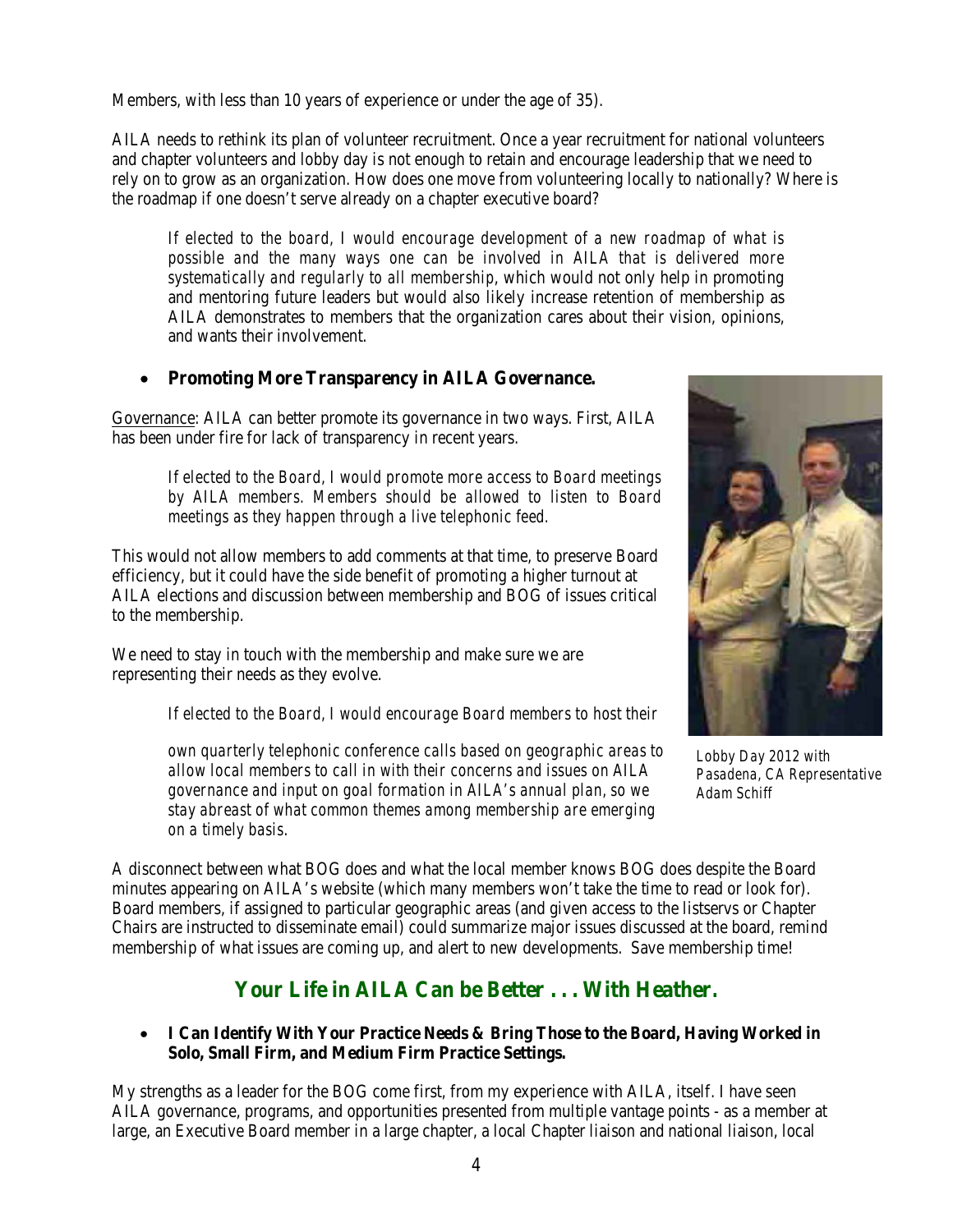and national speaker and writer, and especially while serving on the New Member Division Steering Committee for four years. I can identify with multiple types of members ranging from solos to small firms to corporate giants who have different needs ranging from help with their cases and agency problems, need for local mentors, programs and updates on legal developments that affect their cases, and an understanding about the business and financial realities that affect their ability to practice.

I am open to your concerns. I understand "the business" of running an immigration firm. This experience helps me identify with a majority of our membership, which enables me to better serve their needs as a whole. I worked for a mid-size immigration firm with 17 other lawyers early in my career, then transitioned to solo practice for 12 years, then transitioned my solo practice to a small firm, overseeing the work of two other associates. I understand the business needs and financial constraints felt by solos and small firms, which make up a majority of our membership. This includes the need for quick and timely information, help with trouble cases, and financially-reasonable dues structure, CLE opportunities, and vendor opportunities.



*Skiing/boarding, skydiving, scuba diving. Any adrenaline sport (really), caffeine and classic rock keeps me going… and fighting the good fight.*

I am an approachable, friendly person with an open-door policy both to my own members in the So Ca Chapter that I currently chair and members across the country that come to me for advice. As a former solo, I relied on other immigration attorneys in AILA when I was first starting out and have built up an invaluable network of colleagues I still rely on to this day. I know how valuable AILA membership can be. Even though our organization is large, it doesn't have to feel intimidating or out of touch to our members who are not actively involved in its governance. My approachable and friendly demeanor helps balance out my lack of reservation in challenging an opinion, motion, or decision that I believe will not be in the membership's best interests.

I am down to earth, get to the point, tell it to you straight kind of gal who understands there is a balance that needs to be struck between the good of the organization and the needs

of particular section of membership, which may not always agree. As a board member now as Chapter Chair, previously as the NMD Steering Committee chair, and as a guest for the past four years as an Executive Board member of our chapter visiting the BOG meetings, I have been a vocal member of the Board, bringing up issues of concern, challenging decisions and proposals that could isolate the organization further from its membership or harm the organization. I do not shy away from controversy, new ideas, and the unpopular opinion if I believe it represents our membership's best interests. We have responsibilities to keep the organization alive, focus on its future, relevance, and viability and promote its mission to make impactful immigration change. I believe we can do both at the same time.

#### **I would deeply appreciate your trust and confidence in voting for me for the Board of Governors.**

Warm Regards,

Heather L. Poole, Esq.

**Below is more information about me, my involvement in AILA, my practice areas, and pro bono work**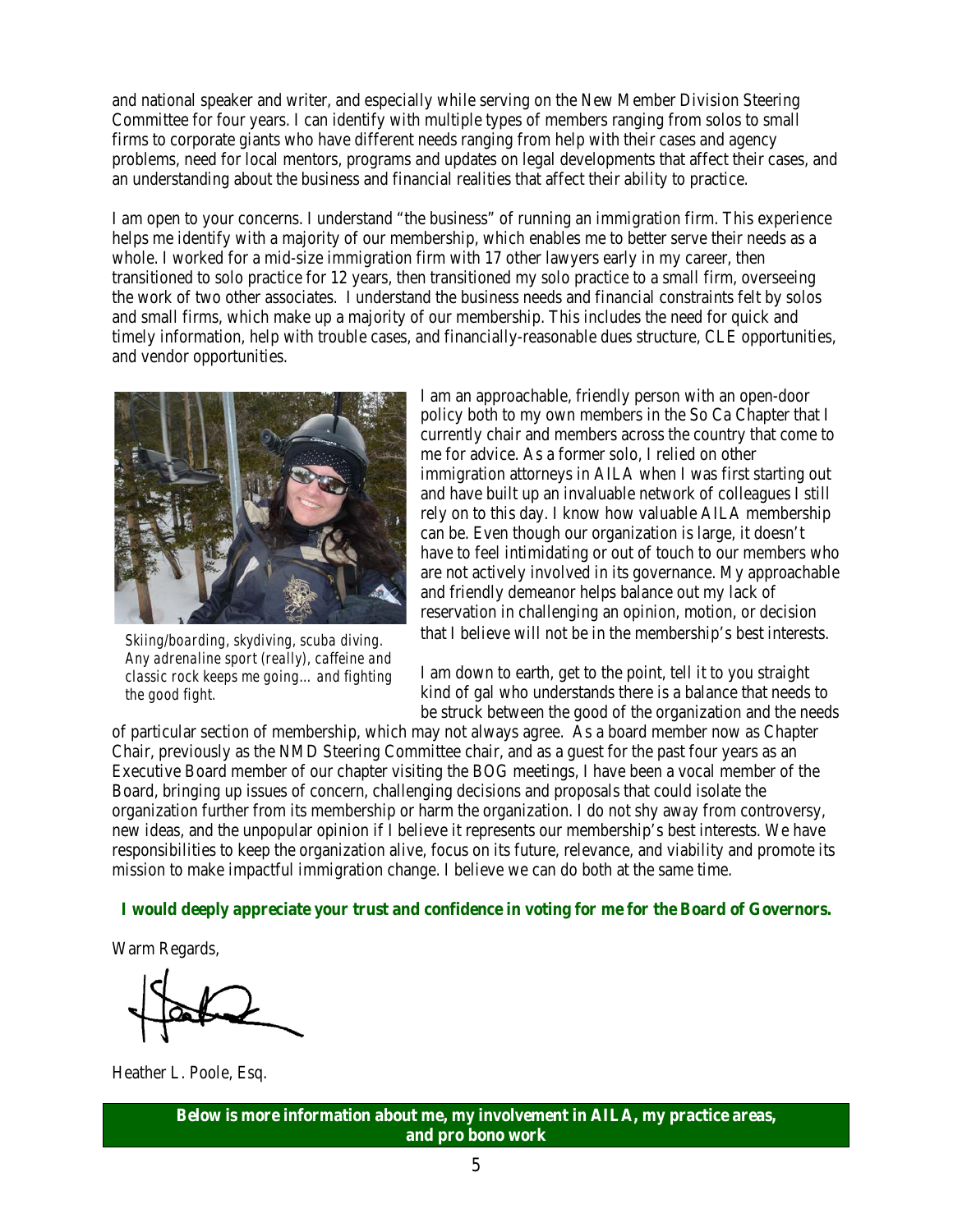#### • *Contributions to AILA at a national, state or local level*

#### *National Level:*

Member, USCIS National Benefit Center Liaison Committee (2013 - present) *Moderated, I-601A Update WebCLE panel* (Feb 2015) *Drafted membership-wide practice pointers on I-601A cases Handled NBC Member Inquiries and Participated in Conference Calls with NBC* Member, National Publications Board (2011-2012) Chair, National New Member Division Steering Committee & Board of Governors (2012/2013) Nominating Committee Chair (2014) Vice Chair & Editor, *New Member Division E-News* (2011) At Large Member (2008-2011) "Taste of" San Jose Host: *Tips for Filing Convincing I-601/I-601As: Strategies for Making Your Case 'Unique' Among the Masses* (2014) "Taste of" Nashville Co-Host: *The Evolving World of I-601 Waivers* (2012)

#### *So Ca Chapter Level:*

Chair (2014-present), serving again on national Board of Governors (2014/2015)

- *provide frequent backstory for positive media immigration stories*
- *challenged the rocket docket due process problems during the UAC crisis in LA immigration court*
- *led efforts to link pro bono attorneys with UAC cases, and*
- *testified in state legislature to counter attacks by the state to overly regulate immigration practice;* Vice Chair (2013-2014)
	- *organized monthly CLE offerings for entire membership;*
	- *organized & promoted only AILA Ski CLE conference;*
	- *rehauled website to stop access by notarios;*

Treasurer (2012-2013)

• *digitized financial, historical, and current chapter records as well as CLE records;* Secretary (2011–2012)

• *conducted monthly CIS meetings with District Director Phyllis Coven*

Chair, New Members Division (2006-2008) Pro Bono Liaison (2004) NDA/Lobby Day participant (2014, 2012)

Conference Planning Committee, California Chapters Conference (2015)

#### *AILA Speaking Engagements***:**

Speaker & Moderator, "Complicated Affidavit of Support Issues", American Immigration Lawyers Association Annual Conference, National Harbor, MD (*confirmed* June 2015)

- Speaker, "So I Fibbed About My Swings and Stole That Ball Marker: Preparing Strong Traditional I-601 Cases for CMTs, Misrepresentation, and Smuggling", Winter CLE Conference, American Immigration Lawyers Association Southern California Chapter, Palm Springs, CA (February 2015)
- Speaker & Moderator, "I-601A Filing Developments", American Immigration Lawyers Association, Live Audio Seminar (Internet) (February 2015)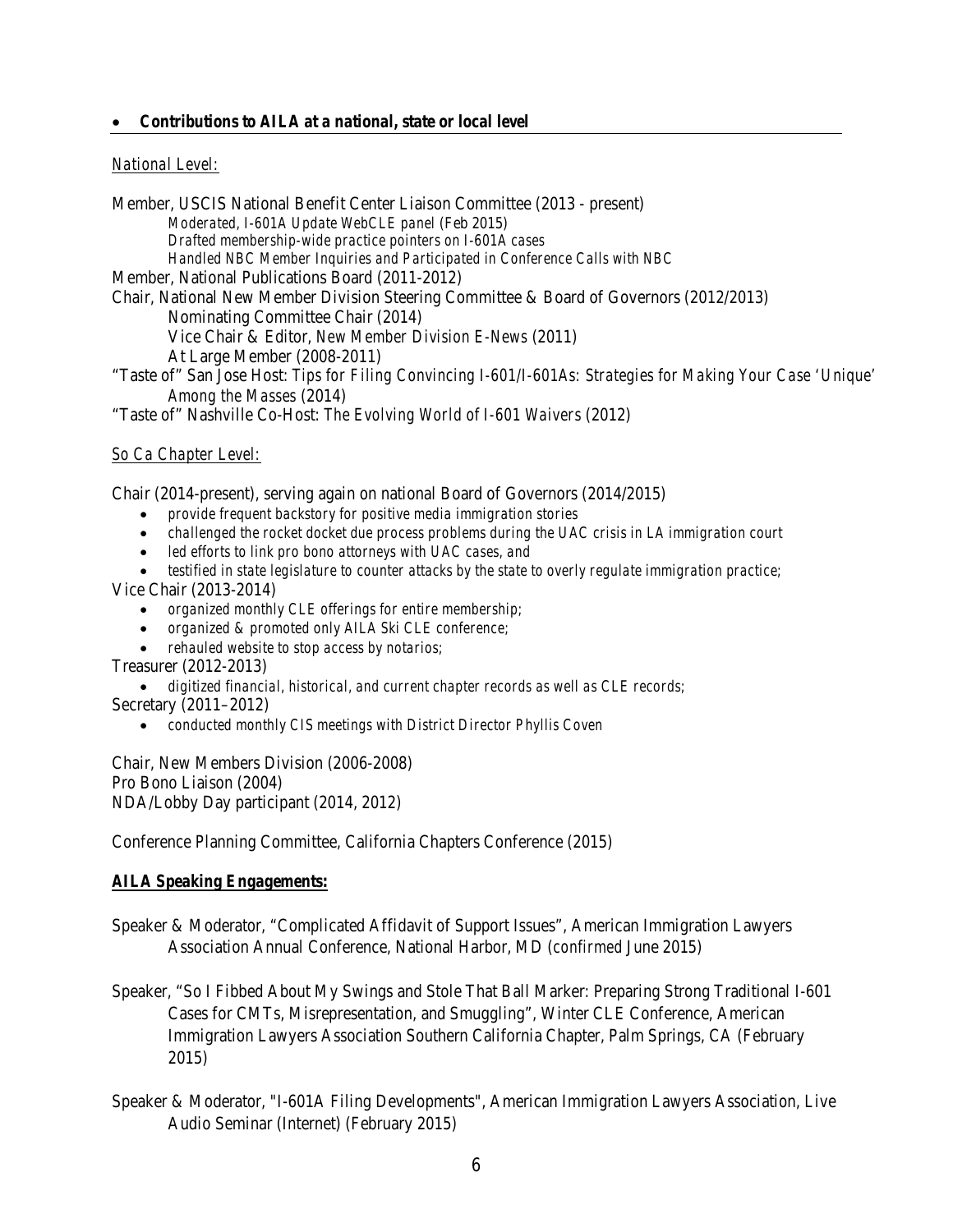- Speaker, "Advanced Family Immigration", American Immigration Lawyers Association Annual California Chapters Conference, San Jose, CA (November 2014)
- Speaker, "Advanced Affidavit of Support Issues" American Immigration Lawyers Association Annual Conference, Boston, MA (June 2014)
- Speaker, "Provisional and Traditional Unlawful Presence Waivers (I-601s and I-601a)", Annual California Chapters Conference, American Immigration Lawyers Association, Anaheim, CA (November 2013)
- Speaker, "Representing and Defending Marriage Fraud Cases", American Immigration Lawyers Association, Live Audio Seminar (Internet) (August 2013)
- Speaker, "Notices of Intent to Deny and Requests for Further Evidence in Family Cases", American Immigration Lawyers Association (AILA) Annual Conference, San Francisco, CA (June 2013)
- Speaker, "Avoiding the Long Lift Lines: Provisional Waivers", AILA So Ca Annual Winter in the Snow CLE Conference, Mammoth Mountain Ski Resort, Mammoth Lakes, CA (April 2012)
- Speaker, "Don't Fear the Mountain: I-601 Workshop" AILA So Ca Annual Winter in the Snow CLE Conference, Mammoth Mountain Ski Resort, Mammoth Lakes, CA (April 2012)
- Speaker & Moderator,"Representing the Difficult Client [Individuals with Mental Disabilities in Immigration Court, Business Clients in the Removal Context, Detained Clients, and Clients with former Domestic Violence Allegations]" AILA California Chapters Conference (November 2012)
- Speaker, "Modern Marriage and Family Issues Before USCIS and on Appeal," [American Immigration](http://aila.com/)  [Lawyers Association California Chapters Conference,](http://aila.com/) San Francisco, CA (November 2011)
- Speaker, **"**I-751 and Waivers: Removing the Conditions on Residency" Fundamentals, [American](http://aila.com/)  [Immigration Lawyers Association National Conference,](http://aila.com/) National Harbor, MD (June 2011)
- Speaker, "VAWA (Violence Against Women Act) Basics", American Immigration Lawyers Association New Member Division, Southern California Chapter, Los Angeles, CA (August 2010)

#### *AILA Publications*

- "Setting Client Expectations in I-601A Waiver Cases", (co-authored with D. Long and J. Mills), American Immigration Lawyers Association (February 2015)
- "Practice Tips for Arguing Financial Hardship in I-601A Waiver Cases", Practice Pointer, American Immigration Lawyers Association National Benefit Center Liaison Committee, published on [www.aila.org,](http://www.aila.org/) AILA InfoNet Doc. No. 14122342 (posted Dec. 23, 2014)
- "Advanced Affidavit of Support Issues", (co-authored with D. Penn & G. Rodriguez), *Immigration Practice Pointers: Tips for Handling Complex Cases*, American Immigration Lawyers Association (June 2014)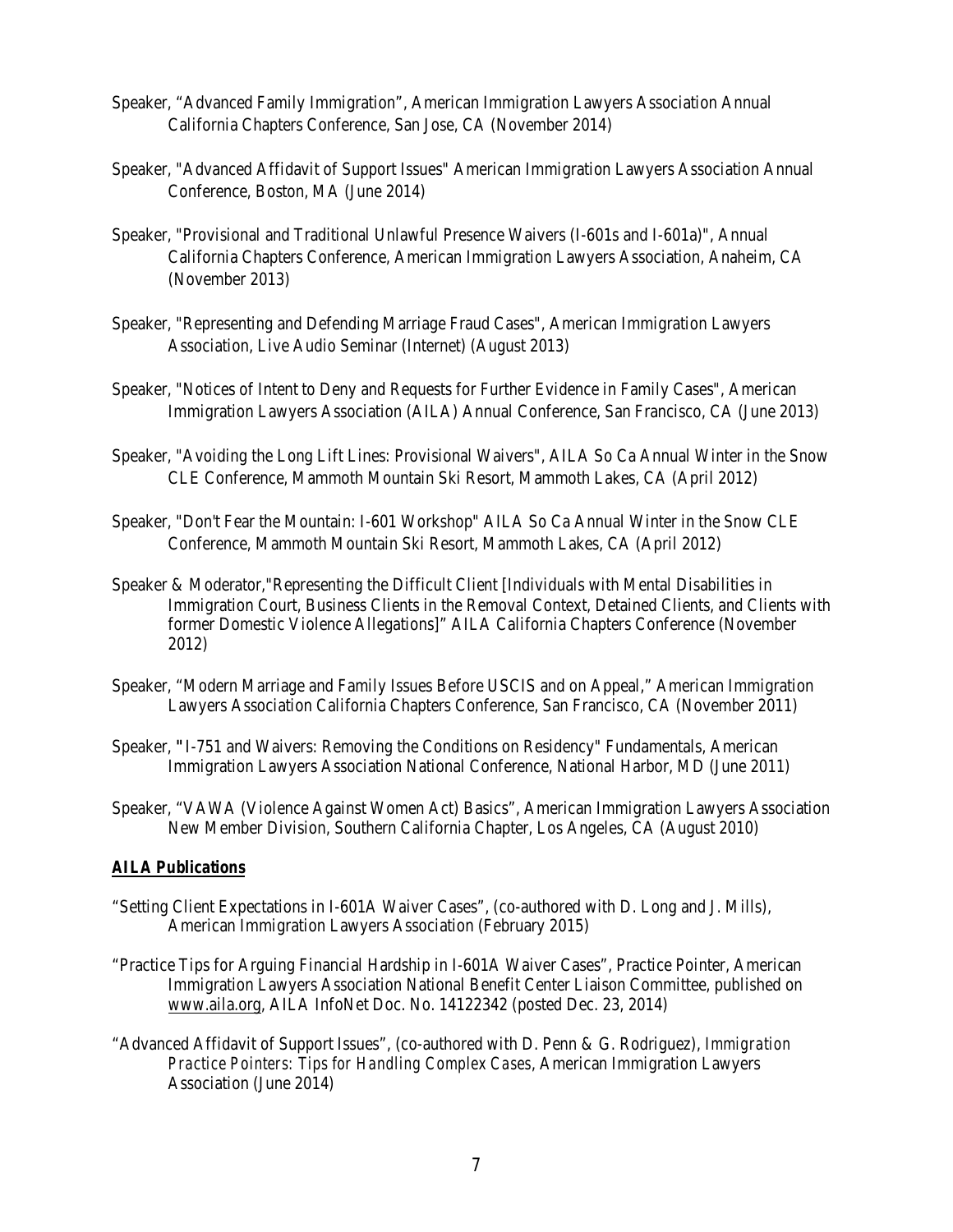- "Working with Potential 'Reason to Believe' Determinations" [in I-601 Unlawful Presence Provisional Waiver Cases], (co-authored with V. Guerrero, Esq.) American Immigration Lawyers Association 26<sup>th</sup> Annual AILA *California Chapters Conference Handbook* (November 2013)
- "Notices of Intent to Deny and Requests for Further Evidence in Family Cases" (co-authored with Mo Goldman & David Isaacson), American Immigration Lawyers Association (AILA) (June 2013)
- "The 'Challenging' Client Relationship Working with Uncooperative, Disabled, Criminally Accused, or Deportable Immigration Clients", *AILA California Chapters Conference Handboo*k (November 2012)
- "Modern Marriage and Family Issues Before USCIS and On Appeal" (co-author with I. Shugall & A. Padilla), *AILA California Chapters Conference Handbook* (November 2011)
- "Annotations to Form I-751, Petition to Remove Conditions on Residence", *Forms & Fundamentals* (coauthored with G. Jacobs), American Immigration Lawyers Association (2011 ed.)
- "The V Visa: a New LIFE Form", *Immigration & Nationality Law Handbook,* American Immigration Lawyers Association (2001 Ed.)

#### • *My practice area(s) (and Geographic area).*

I focus on complex family-based immigration law, including related deportation defense and citizenship cases. A large percentage of my practice is made up of I-601/I-601A inadmissibility waivers, VAWA, CLPR waivers, family-based IVs and adjustment cases, and NIV waivers, with clients ranging from the engineering and IT fields to sales, customer service, government/police and social work/health fields.

I am licensed in the State of California and have offices in Costa Mesa, CA (Orange County) and Pasadena, CA (Los Angeles County).

#### • *Demonstrated Commitment to Pro Bono Work*

Volunteer Attorney, Los Angeles County Bar Association Barrister's Domestic Violence Project, Pasadena, CA (2001 – present).

Volunteer every month in Pasadena Superior Court, assisting *in pro per* domestic violence survivors obtain temporary protection orders.

Volunteer Attorney Esperanza Immigrant Rights Project (Catholic Charities of Los Angeles) (2014 – present).

Represent detained immigrants in *Rodriguez* custody hearings and asylum, withholding, and CAT cases in Adelanto, CA.

- Recipient, The Hon. Benjamin Aranda III Outstanding Public Service Award, Los Angeles County Bar Association (For 900 hours of volunteer work over the past decade advising and helping prepare temporary restraining orders for in pro per survivors of domestic violence in Los Angeles Superior Court) (June 2013)
- Recipient, Commendation, Stop Violence Grant Office, California State Polytechnic University, Pomona, CA (2007)

Recipient, Commendation, National Domestic Violence Hotline (2005)

Recipient, Commendation, Project Sister Rape Crisis Center, Pomona, CA, (2007)